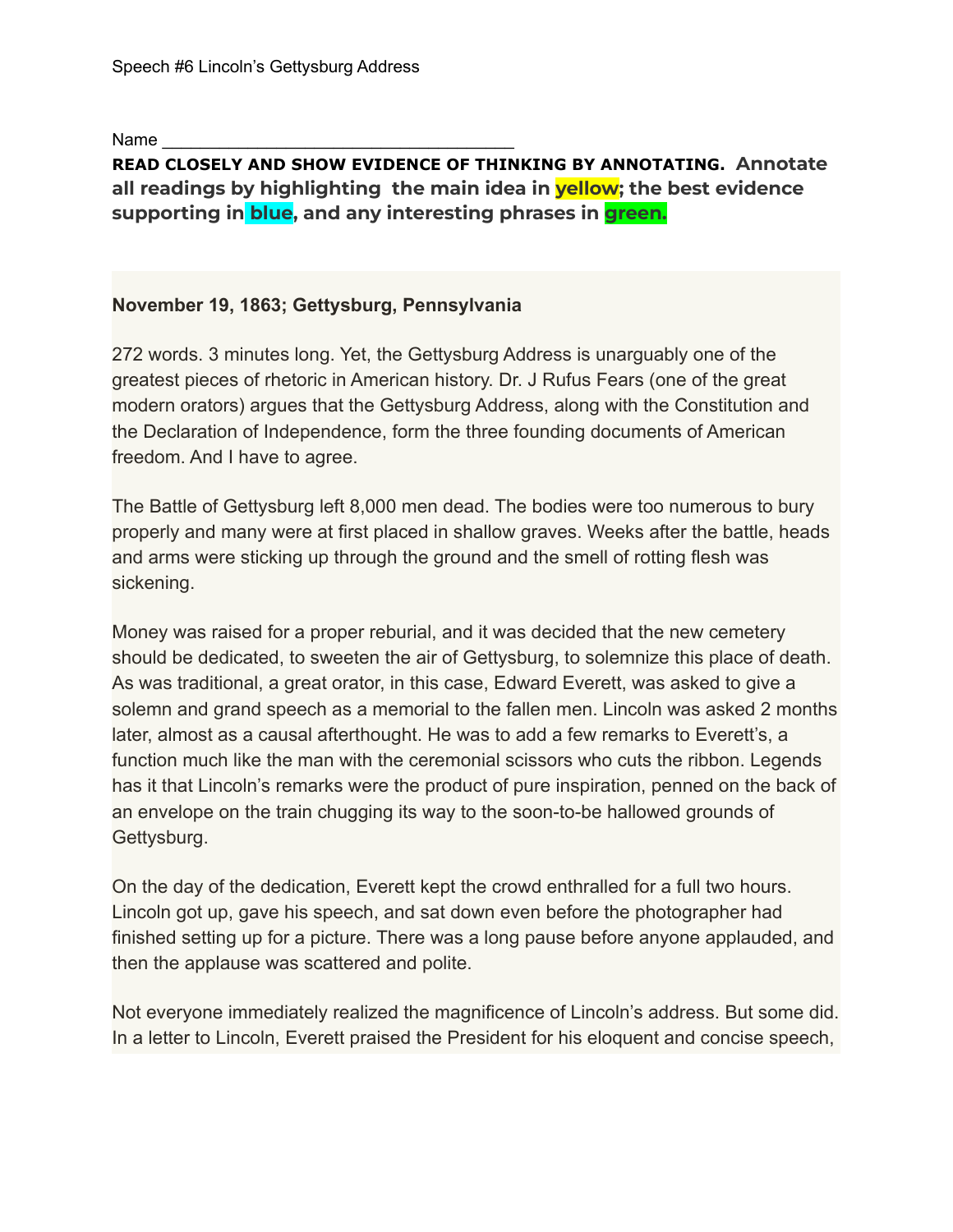saying, *"I should be glad if I could flatter myself that I came as near to the central idea of the occasion, in two hours, as you did in two minutes."*

And of course, in time, we have come to fully appreciate the genius and beauty of the words spoken that day. Dr. Fears argues that Lincoln's address did more than memorialize the fallen soldiers at Gettysburg; it accomplished nothing short of transforming the entire meaning of the Civil War. There were no details of the battle mentioned in the speech, no mentioning of soldier's names, of Gettysburg itself, of the South nor the Union, states rights nor secession. Rather, Lincoln meant the speech to be something far larger, a discourse on the experiment testing whether government can maintain the proposition of equality. At Gettysburg, the Constitution experienced a transformation. The first birth has been tainted by slavery. The men, of both North and South, lying in the graves at Gettysburg had made an atoning sacrifice for this great evil. And the Constitution would be reborn, this time living up to its promises of freedom and equality for all.

## **The Speech**

Four score and seven years ago our fathers brought forth on this continent, a new nation, conceived in liberty, and dedicated to the proposition that all men are created equal.

Now we are engaged in a great civil war, testing whether that nation, or any nation so conceived and so dedicated, can long endure. We are met on a great battlefield of that war. We have come to dedicate a portion of that field, as a final resting place for those who here gave their lives that that nation might live. It is altogether fitting and proper that we should do this.

But in a larger sense, we cannot dedicate – we cannot consecrate – we cannot hallow – this ground. The brave men, living and dead, who struggled here, have consecrated it, far above our poor power to add or detract. The world will little note, nor long remember, what we say here, but it can never forget what they did here. It is for us the living, rather, to be dedicated here to the unfinished work which they who fought here have thus far so